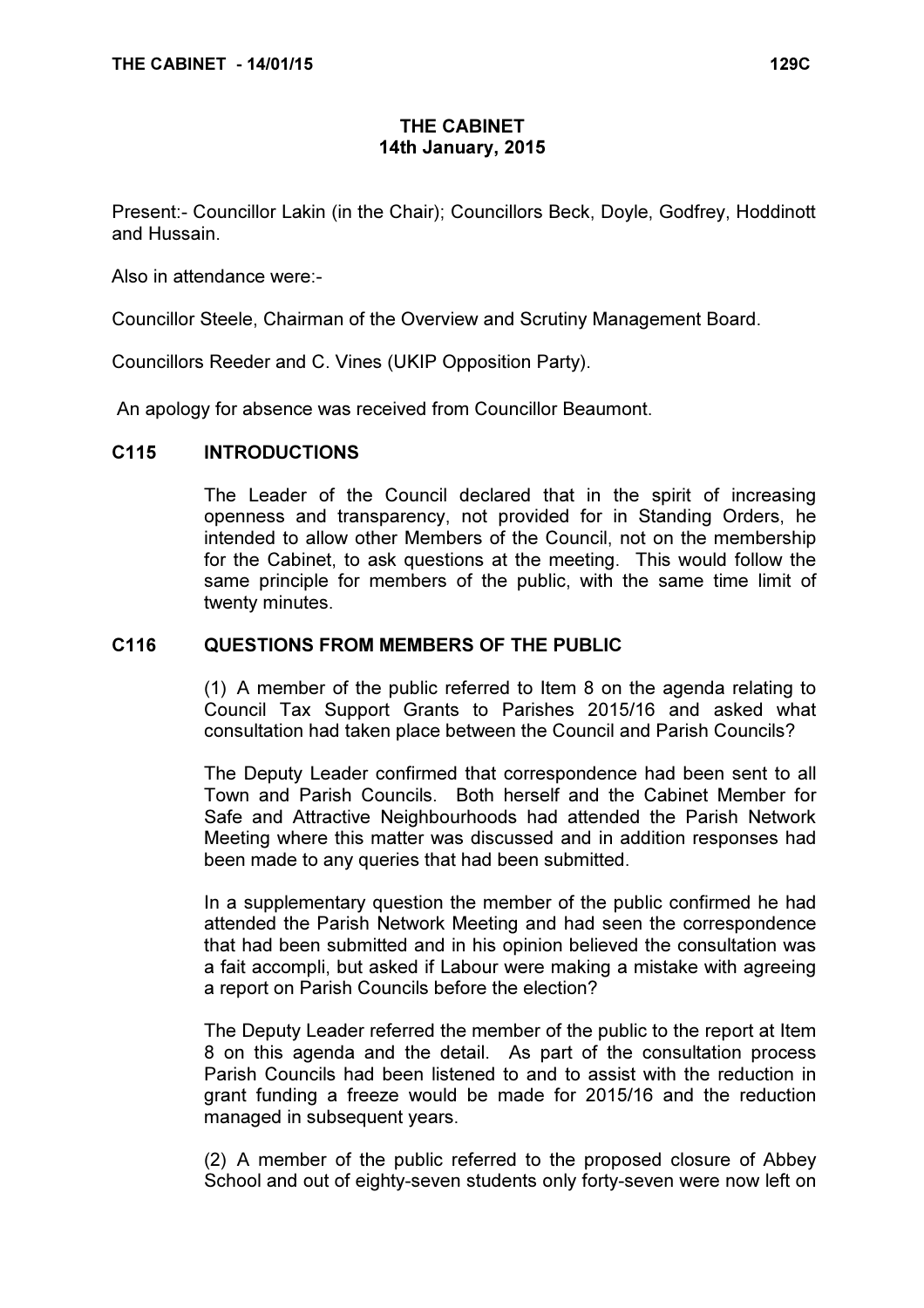site, with another seven proposed to leave and it was proposed this was the start of the Abbey closure which made a mockery of the democratic consultation process.

The Strategic Director of Children and Young People's Services confirmed the consultation process was still live, at pre-consultation stage, and no decision had been taken on the closure of the school. A report had been commissioned to look at all matters relating to Abbey School and would be published in due course.

In a supplementary question the member of the public believed the departure of students was making Abbey School unviable, especially if the number of students was reduced further. How could the school remain open if the core of students was reduced? Abbey was a good school and with the right support could be a good school again. Parents were voting with their feet and how could proper consultation take place if the core of students were reduced?

The Strategic Director of Children and Young People's Services noted the concerns about the viability of the school and confirmed this would be taken into consideration as part of the consultation process. A consultation event had been arranged with parents where they could ask questions of the Local Authority regarding the issues going forward.

(3) A member of the public expressed her confusion as to why the leadership put in place at Abbey School, had failed at every level according to Ofsted, had not been replaced and left the school to sink when it could have been saved?

The Strategic Director of Children and Young People's Services explained that this issue would be covered in the scope of the report indicated above.

In a supplementary statement the member of the public asked do the Local Authority not think it would have been a good idea to have kept parents fully up-to-date with what was happening and for them to put their views across initially.

(4) A member of the public asked why Abbey School still had a partial closure on health and safety grounds. If it was safe for some students to come to school, surely it was safe for them all as there were sufficient staff available.

The Strategic Director of Children and Young People's Services explained the decision to close part of the school was not taken lightly and was purely on the grounds of ensuring the safety of the pupils and not placing them at risk. The safety of the students was paramount and it was hoped that the school would re-open to all students on Monday,  $19<sup>th</sup>$  January,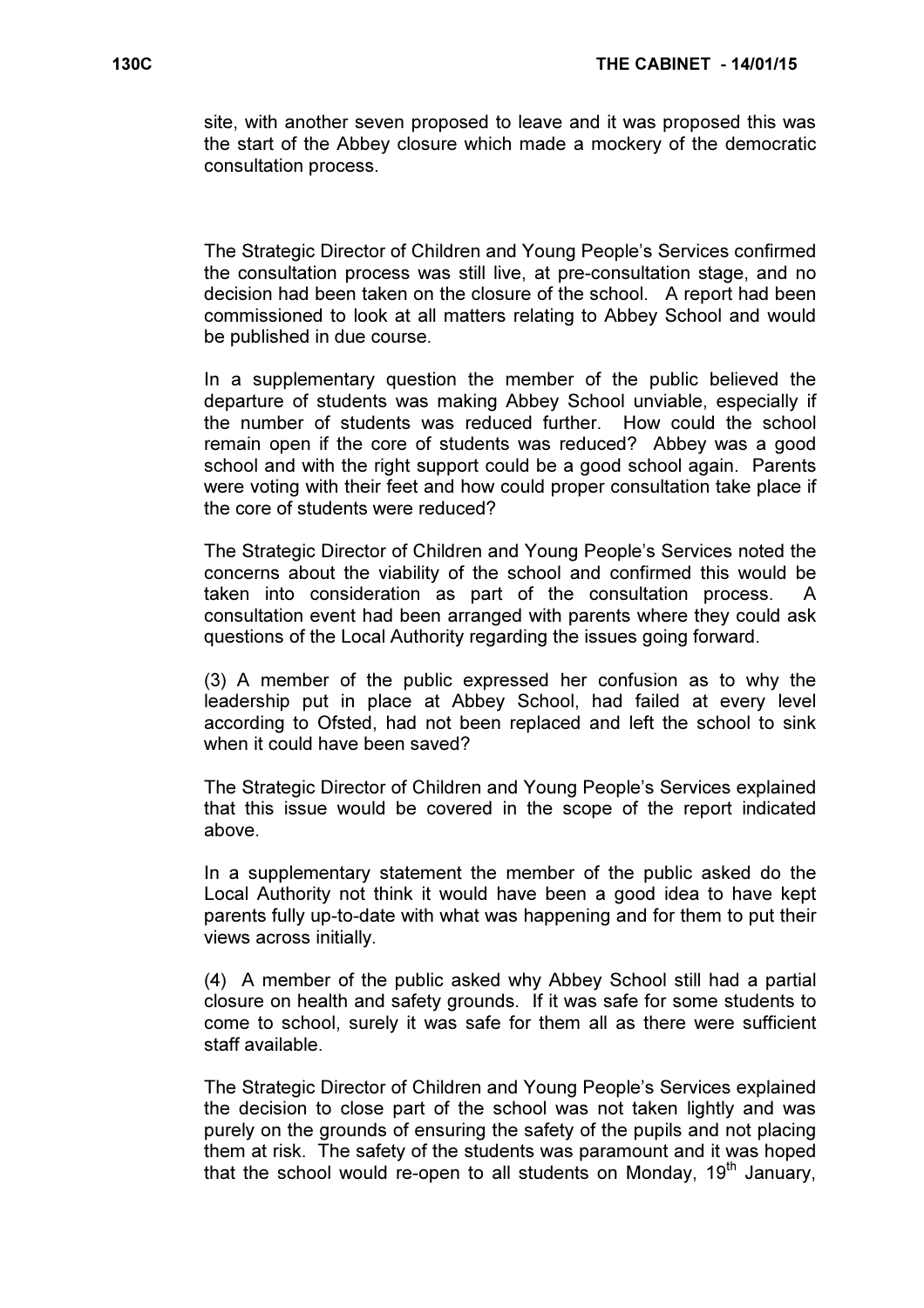#### 2015.

In a supplementary statement the member of the public asked if the Local Authority really appreciated the effect on parents when children were not attending school when they were entitled to a good education.

(5) A member of the public asked if Peter Bell was going to speak to other parents and members of the support group?

The Strategic Director of Children and Young People's Services confirmed that Peter Bell would speak to parents.

In a supplementary question the member of the public asked how parents could contact Peter Bell?

The Strategic Director of Children and Young People's Services confirmed that if parents wrote to him he would pass the information onto Peter Bell to make contact.

## C117 QUESTIONS FROM ELECTED MEMBERS

 (1) Councillor C. Vines referred to Abbey School and asked why the Local Authority was still contacting parents with a view to transferring schools when assurances had been given that this practice would cease, yet it was still going on?

The Strategic Director of Children and Young People's Services confirmed that if the Elected Member furnished him with details he would investigate further.

(2) Councillor Reeder asked about the seminar that was held at Magna in 2013 concerning child sexual exploitation and if this was organised by the Council and if it was could minutes of this meeting be provided?

The Leader confirmed details regarding this event would be provided.

#### C118 DECLARATIONS OF INTEREST

 Councillor Lakin declared a disclosable pecuniary interest in Minute No. 120 (Housing Rent Increase) on the grounds that he was or had family or friends who were housing tenants.

Councillors Beck and Lakin declared personal interests in Minute No. 121 (Council Tax Support Grant to Parishes 2015/16) on the grounds that they were members of Parish Councils.

# C119 ROTHERHAM LOCAL PLAN STEERING GROUP

 Councillor Godfrey, Cabinet Member for Safe and Attractive Neighbourhoods, introduced the minutes of the Rotherham Local Plan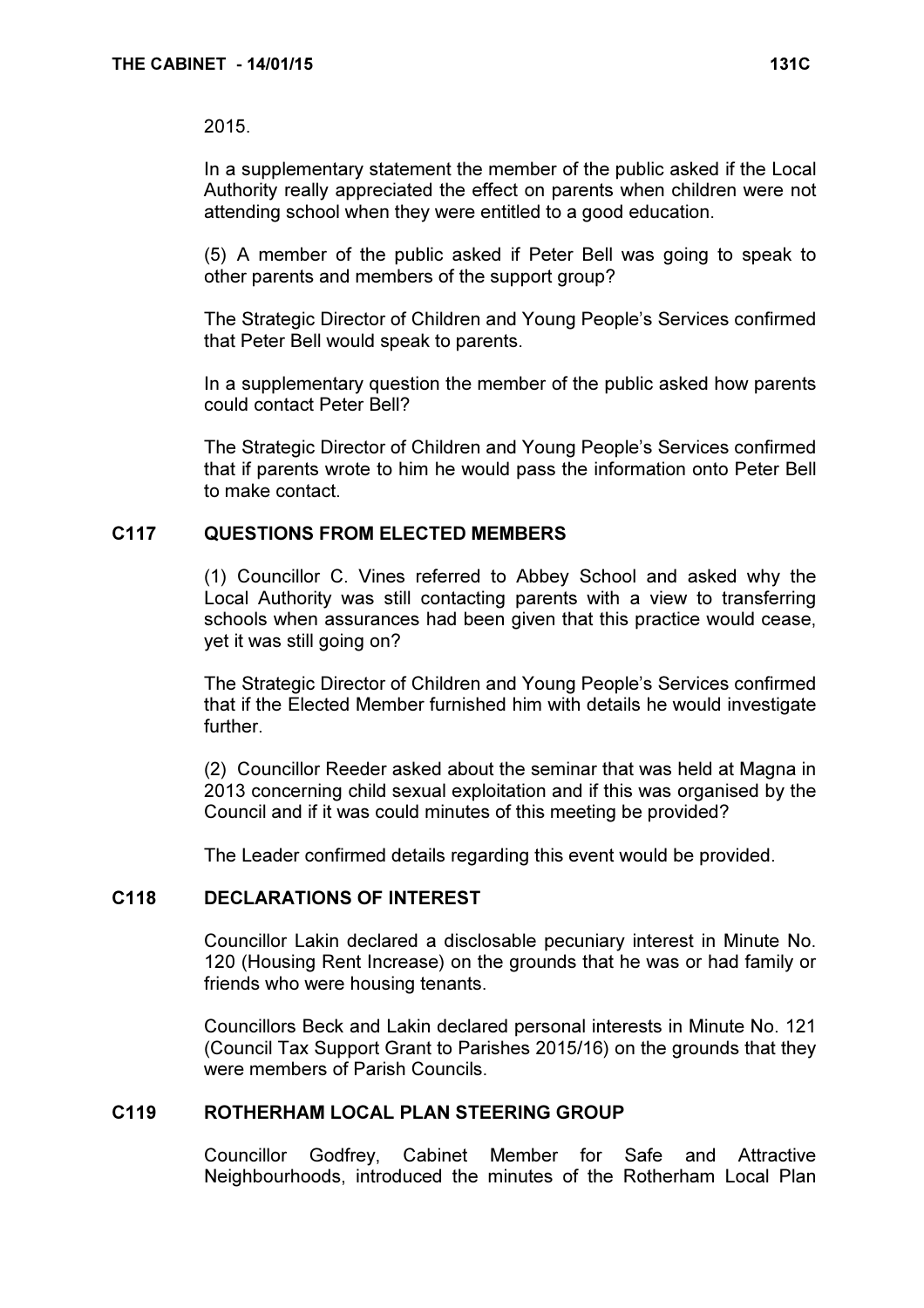Steering Group held on 21st November, 2014.

Resolved:- (1) That the progress to date and the emerging issues be noted.

(2) That the minutes of the Local Plan Steering Group held on  $21<sup>st</sup>$ November, 2014 be received.

## C120 CALCULATION OF THE COUNCIL TAX BASE FOR 2015/16

 Councillor Hoddinott, Deputy Leader, introduced a report by the Strategic Director of Resources and Transformation, which set out the calculation of the Council's proposed Council Tax base for the forthcoming financial year 2015/16. The calculation of the Tax Base took into account: the Council's own Local Council Tax Reduction Scheme (CTRS), the discretionary discounts and exemptions awarded to empty properties and second homes, future tax collection rates (96.5%) and estimates of the changes and adjustments in the tax base that occur during the financial year.

In accordance with the Local Authorities (Calculation of Council Tax Base) Regulations 2012 governing its calculation, it was determined that the Council's Tax Base for the financial year 2014/15 be 65,477.52 Band D Equivalent Properties.

From 2013, technical changes in Council Tax Regulations allowed the Council to reduce the discretionary discounts awarded to empty properties and second homes and in some cases charge tax premiums. For 2015/16 these have been rolled forward at the same levels as in 2014/15.

. The Council Tax Base in previous years had included estimates and projections reflecting the changes and adjustments in the Tax Base that occur during the financial year. These have included:-

- The completion of new properties:
- Changes in banding as a result of adjustments and appeals;
- Discounts, exemptions and reliefs (for example, single person discounts, and reductions in liabilities for disabled persons).
- The ending of the discount period on empty properties or their reoccupation.

For 2015/16 it was estimated that some 728.55 new and reoccupied Band D Equivalent properties would be added to the Council Tax base - an increase of 1.1%. This increase was significantly higher than in recent years and reflected the recovery of the construction industry in the town as the number of new builds and the rate of completions had increased and was now above even the estimates (including those provided by builders last year) which had been built into the MTFS. The most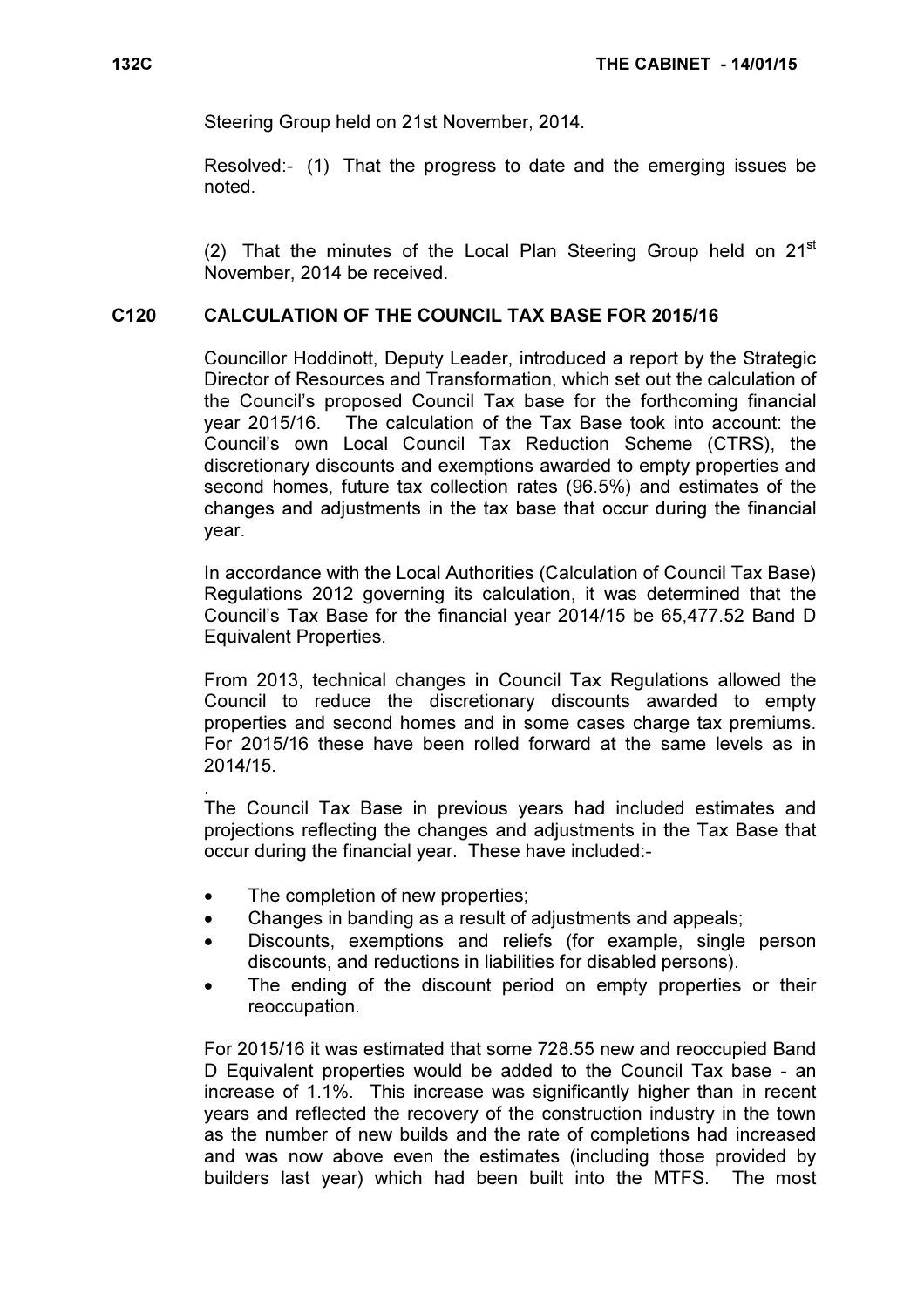significant growth had been in relation to the Waverley development in the Parish of Orgreave, where the number of Band D properties was increasing by 57% or 133.66 Band D equivalents. There had also been 6.0% - 103.92 Band D equivalent properties growth in Thurcroft. Not only have more properties been built but the new properties were more likely to fall into the higher value Council Tax bands – bands D-F having increased by 2.3% on average. Finally, the Council's decision in 2013/14 to use new discretions to reduce the discounts on empty properties from nil for 6 months to 25% for 3 months combined with the already robust approach to the issuing of completion notices has meant that new properties are promptly included in the tax base.

In addition to new build properties the tax base had also increased as a result in the reduction in the cost of the Council's Council Tax Reduction Scheme and the number of working age claimants. Overall the 2015/16 Tax base showed a net increase of 2.0% or 1,298.51 Band D equivalent properties compared with the 2014/15 Tax Base of 64,179.01 Band D Equivalents. This increase in Band D equivalent properties would generate additional Council Tax yield of £1.6m in 2015/16. £937k of this increase had already been reflected in the MTFS, meaning that the additional new tax yield to support the Council's 2015/16 budget will be £691k.

The result of applying the 96.5% collection rate to the Band D Equivalents for each of the parishes within the Borough and for the Borough as a whole was shown in the final column of Appendix 1 attached as part of the report.

The Tax Base for the Council as a whole (both parished and unparished areas) was made up as follows: allowing for the additions, discounts and reliefs the estimated property base be converted into Band D Equivalent properties, giving a total of 65, 477.52 Band D Equivalents.

| <b>Tax Band</b> | <b>Band D Equivalent</b> |
|-----------------|--------------------------|
|                 | <b>Properties</b>        |
| <b>Band A</b>   | 25,013.27                |
| <b>Band B</b>   | 13,683.29                |
| <b>Band C</b>   | 11,113.83                |
| <b>Band D</b>   | 7,654.68                 |
| Band E          | 4,805.43                 |
| <b>Band F</b>   | 2,169.24                 |
| <b>Band G</b>   | 976.50                   |
| <b>Band H</b>   | 61.28                    |
| <b>TOTAL</b>    | 65,477.52                |

Recommended:- That the amount calculated by Rotherham Metropolitan Borough Council as its Council Tax Base and those of the Parish Councils shown at Appendix A for 2015/16 shall be a total of 65,477.52 Band D Equivalent Properties.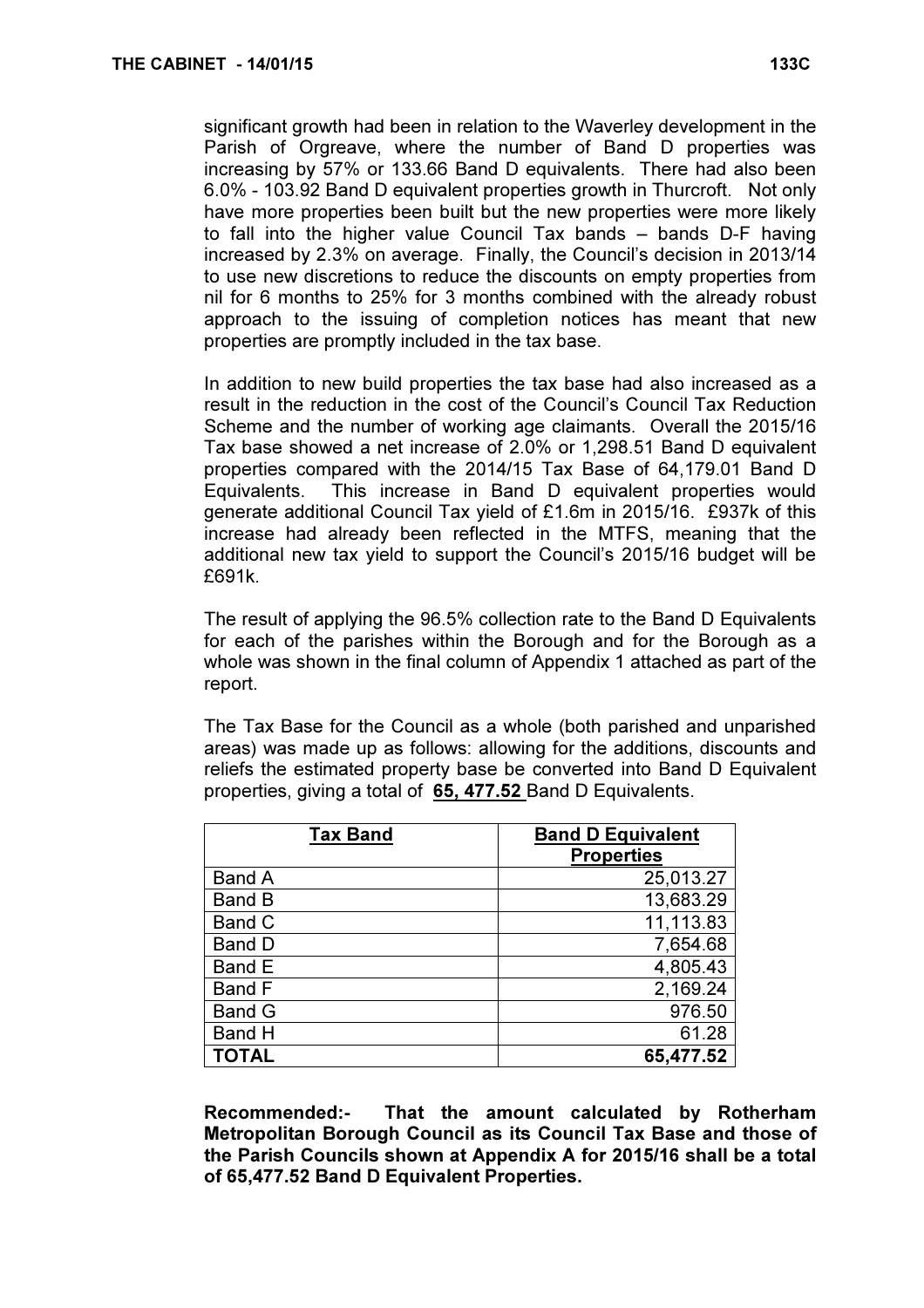#### C121 COUNCIL TAX SUPPORT GRANTS TO PARISHES FOR 2015/16

 Councillor Hoddinott, Deputy Leader, introduced a report by the Strategic Director of Resources and Transformation, which provided details of the current level of grants provided by the Council to Parish Councils in order to compensate them for the effects of the Local Council Tax Reduction Scheme (CTRS) on their Tax Base and makes recommendations about the proposed level of grant funding for the period 2015/16 and beyond.

Originally the tax base adjustment described above was funded by a specific government grant in 2013/14. From 2014/15 government support had been merged within Revenue Support Grant (RSG) and could not be separately identified. The Revenue Support Grant had been scaled back substantially in recent Local Government finance settlements and indications were that this would continue into the future.

Going forward the Council must determine whether to maintain grant allocations at 2013/14 levels or to reduce the grant to Parishes in 2015/16. This report also recommended the proposed level of grant allocation to parishes beyond 2015/16.

The Deputy Leader and the Cabinet Member for Safe and Attractive Neighbourhoods had attended the Parish Network Meeting to discuss with Parish Councils reductions in the grant. It was noted that this could have a substantial impact on some Parish Council Budgets, as for some the grant represented a significant income stream.

To reduce the grant allocation for 2015/16 could mean significant financial difficulties for parishes so freezing allocations for the coming financial year would, therefore, allow Parish Councils time to prepare for the proposed reduction in funding in future years.

The Council were keen to work together with Parish Councils and to look at opportunities to mitigate any impact on the people of Rotherham.

The Cabinet Member for Safe and Attractive Neighbourhoods endorsed the information above and stressed the importance of working together to look at what could be provided in terms of services to the local communities. A meeting of the Parish Council Liaison Meeting was also due to take place on Tuesday,  $20^{th}$  January, 2015 at 6.00 p.m.

Cabinet Members noted the difficulties facing all partners and the need to plan and work through future savings plans.

Resolved:- (1) That the report be received and the contents noted.

(2) That the options and the associated risks to the Council in respect of Council Tax Support Grants to Parishes be considered.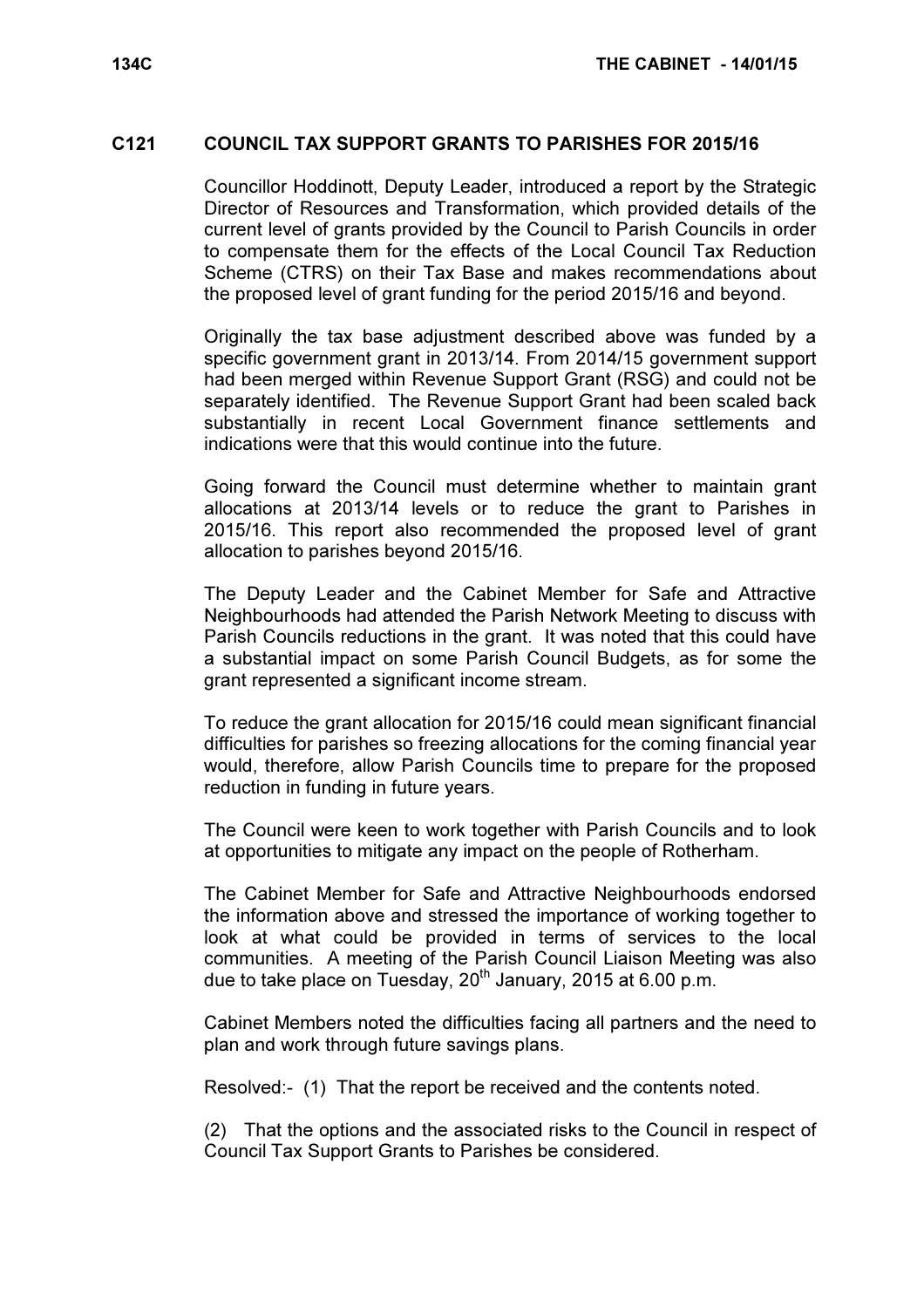(3) That the grants to Parish Councils be paid in 2015/16 at the same level as in 2014/15, and that grants in 2016/17 be reduced by a third, with a further third reduction from present levels in 2017/18 phasing out the grant by 2018/19 as set out in the attached appendix.. (This would aid Parish Councils with their financial planning).

(Councillors Beck and Lakin declared personal interests in Minute No. 121 (Council Tax Support Grant to Parishes 2015/16) on the grounds that they were members of Parish Councils and left the room whilst the item was discussed)

## C122 HOUSING RENT INCREASE 2015/16

 Further to Minute No. 98 of the meeting of the Cabinet Member for Safe and Attractive Neighbourhoods held on 12th January, 2015, Councillor Godfrey, Cabinet Member for Safe and Attractive Neighbourhoods introduced a report by the Director of Housing and Neighbourhoods which sought agreement for the proposed housing rent, new build rents, garage rent and communal facilities increases for 2015/16 to go forward for consultation, subject to the outcome of that consultation, for decision.

This year it was proposed to implement an annual increase of 1.2% for non-housing rent issues and 2.2% for dwelling rent in accordance with the new prescribed formula issued by Government. Members were asked to also note the draft Housing Revenue Account Budget for 2015/16.

It was noted that wherever possible the Council had sought to restrain annual charge increases and Rotherham rents still ranked as some of the lowest in the country. Since 2002/03 DCLG had, however, required all local authorities to use a prescribed formula to calculate each tenants rent and to apply annual increases to actual rents to achieve the Formula Rent (Formula Rent was the rent set under rent restructuring). The formula rent from April 2015 had been revised and would now be linked to Consumer Price Index (CPI) which was consistent with other inflation measures used in policy by the Government including benefits and pensions. Applying this new formula for 2015/16 produced an average rent increase for Council tenants of 2.2%.

The Government expected that all similar properties in the same local area would have equitable rent levels, even if properties were owned by different social landlords. This process was known as 'rent convergence'. The Government set a target for authorities to achieve rent convergence by 2015/16. However, changes to the rent formula had removed the flexibility to increase rents by an additional £2 above the increase in formula rent where rent was below convergence, therefore, 2014/15 was the final year to achieve full convergence. Rents in Rotherham would not have reached full convergence.

The average rent for 2014/15 was £72.79 over 52 weeks. The proposed 2015/16 average weekly rent using the new Government formula, collected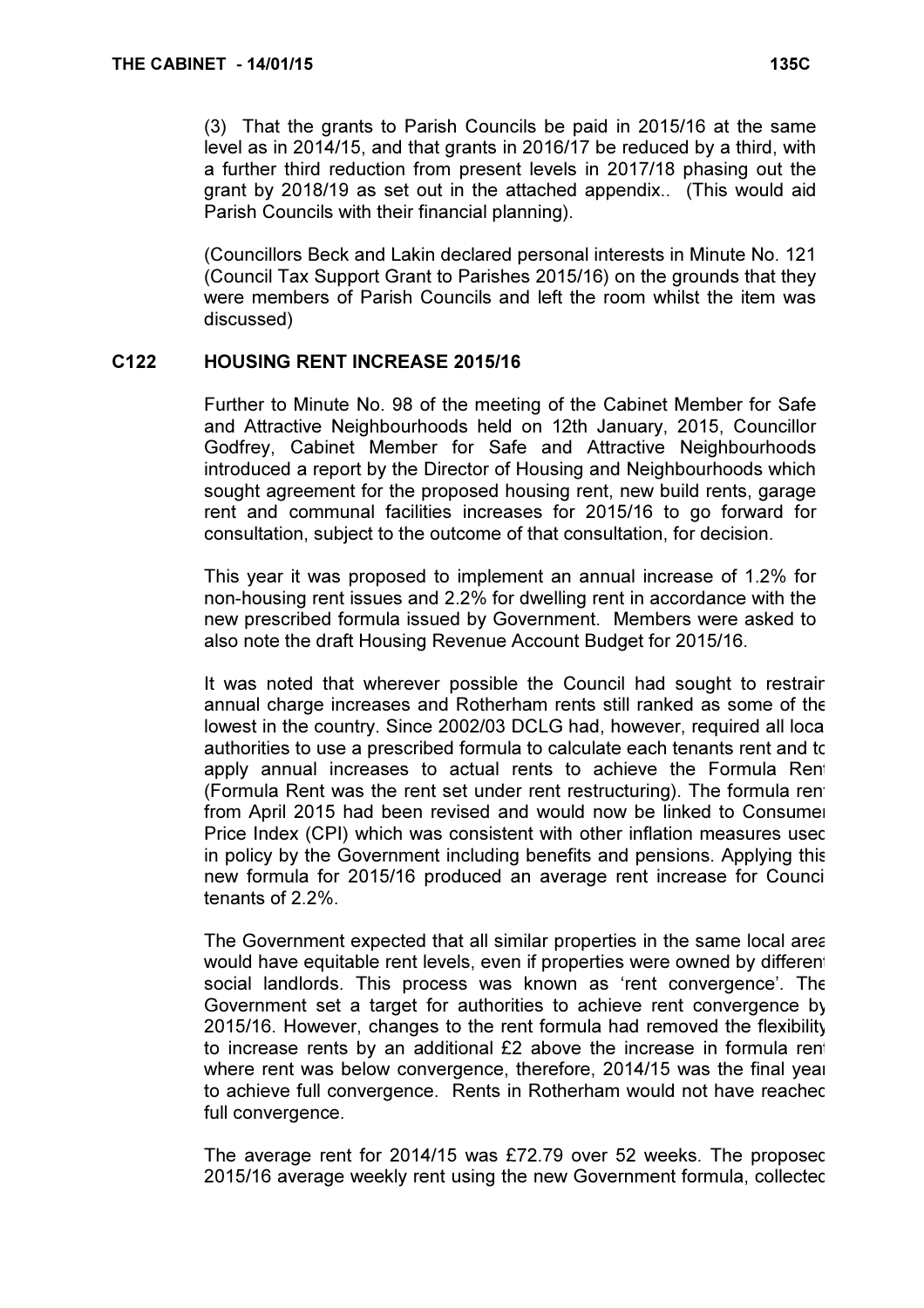over 52 weeks would rise to £74.39, an average increase of £1.60 per week.

Total housing rent income generated through the proposed revised weekly rents was estimated to be £79.558m in 2015/16 assuming 120 Right to Buy sales, and voids and rent adjustments at 1.8%.

The Council completed the building of 132 new energy efficient properties in 2011/12. For these dwellings, the funding model assumed that rents would be aligned to the Council's existing rent structure based on these dwellings having a higher property value (than existing stock). These rents were assumed to be fully converged and were, therefore, set higher than those of the existing Council stock. Consequently the proposed average rent to be charged across these properties would be £96.40 over 52 weeks based on the new rent formula an increase of £1.93 per week.

Cabinet Members, in noting the fact that the Council could not achieve full convergence on rents, welcomed the 2.2% increase as this was lesser increase to ones proposed in previous years.

The inclusion of the 132 new energy efficient properties to the Council housing stock was welcomed, but it was noted that the new right to buy rules would add to the costs pressures on rent income and would be closely monitored as part of the Thirty Year HRA Business Plan.

(1) Resolved:- That the report be received and the contents noted.

(2) Recommended:- (a) That an average dwelling rent increase of 2.2% in accordance with Central Governments (DCLG) Rent Formula which results in an average increase of £1.60 per week collected over 52 weeks.

(b) That an average rent of £96.40 for new build (energy efficient) Council properties.

(c) That rents be set at formula rent when the property is re-let after vacancy.

(d) That the increase be in line with the Consumer Price Index of 1.2% for garage rents, communal facilities and the cooking gas charge.

(e) That the draft Housing Revenue Account Budget for 2015/16 be noted.

#### C123 DISTRICT HEATING SCHEME CHARGES 2015/16

 Further to Minute No. 99 of the meeting of the Cabinet Member for Safe and Attractive Neighbourhoods held on 12th January, 2015, Councillor Godfrey, Cabinet Member for Safe and Attractive Neighbourhoods introduced a report by the Director of Housing and Neighbourhoods which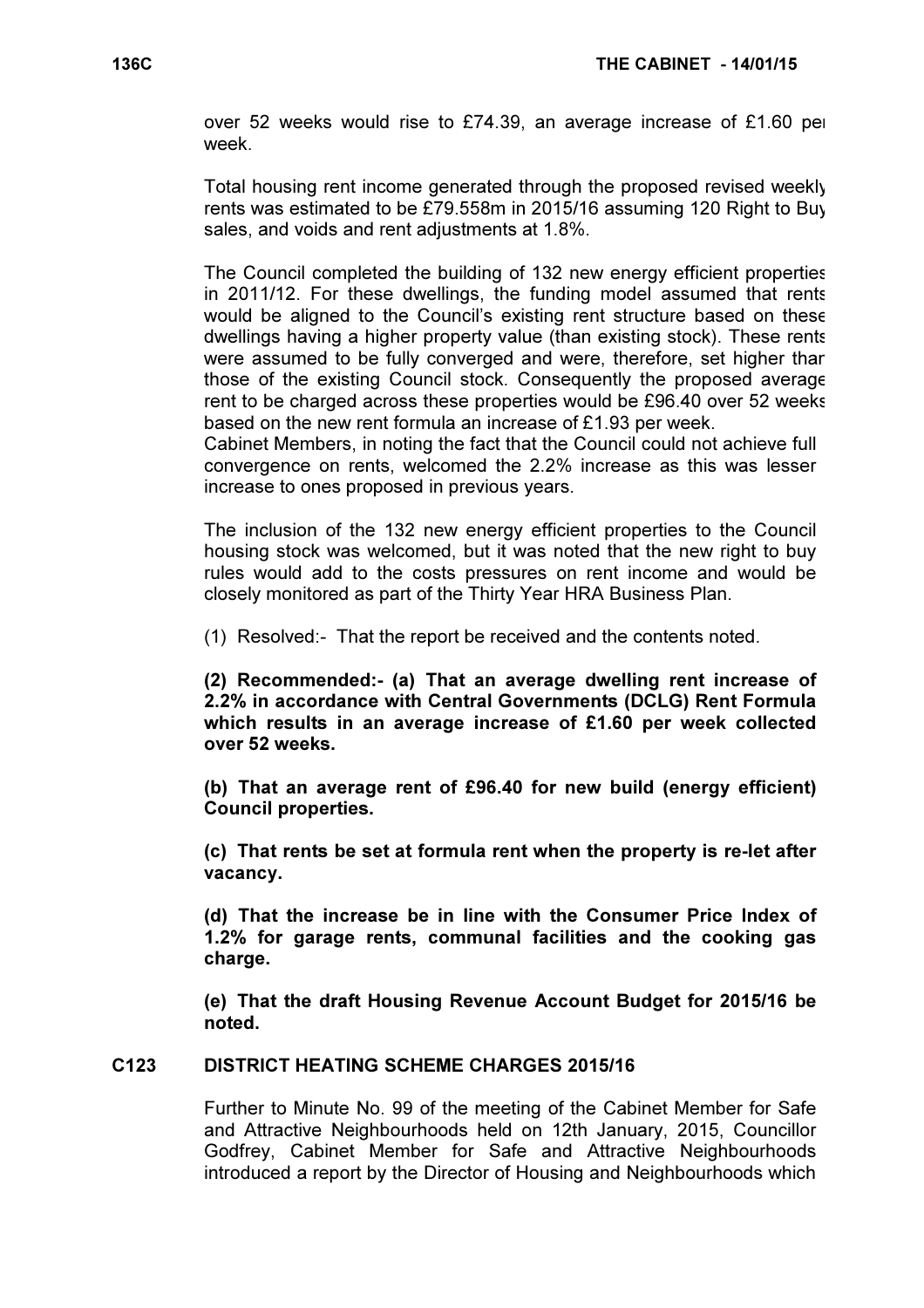sought approval for the proposed increase in charges for District Heating for 2015/16.

There were a range of heating schemes, but in general district heating charges were made up of two components, a weekly charge and a metered charge per kilowatt hour of heating used. Weekly charges for most schemes exceeded the actual metered costs and hence 34% of all income received from weekly charges were returned to customers.

This report, therefore, recommended an increase in kilowatt hour charges to more accurately reflect true costs. The impact of this on consumers of district heating was that some consumers would receive less of a rebate once actual personal charges have been calculated following individual meter readings.

Cabinet Members sought clarification on the figures contained within the report relating to the pooled district heating costs as they were the same for 2014/15 and 2015/16 and were informed that the charge would remain the same, but the charge per kilowatt would increase..

(1) Resolved:- That the report be received and the contents noted.

(2) Recommended:- (a) That there is no increase in the weekly charge for a further year.

(b) That the various proposed increases to the kilowatt hour charges outlined in Section 7 of this report be approved as a means of achieving full cost recovery.

(c) That to assist tenants, increases in the kilowatt hour charge be phased, as agreed at Cabinet on 16th January, 2013 (Minute C131(3), and be achieved by 2016/17.

## C124 EDUCATION LIFESTYLE SURVEY RESULTS 2014

 Councillor Doyle, Cabinet Member for Adult Social Care and Health, introduced a report by the Strategic Director of Children and Young People's Services, which set out details of the 2014 Borough Wide Lifestyle Survey Report.

The report included plans to distribute the lifestyle survey report to schools, the schedule for presenting the findings of the report and the ongoing actions supporting the lifestyle survey results.

The Lifestyle Survey was a valuable piece of consultation capturing the views of young people in Years 7 and 10 at secondary school asking their opinions on:-

- Food & Drink
- Health, Activities and Fitness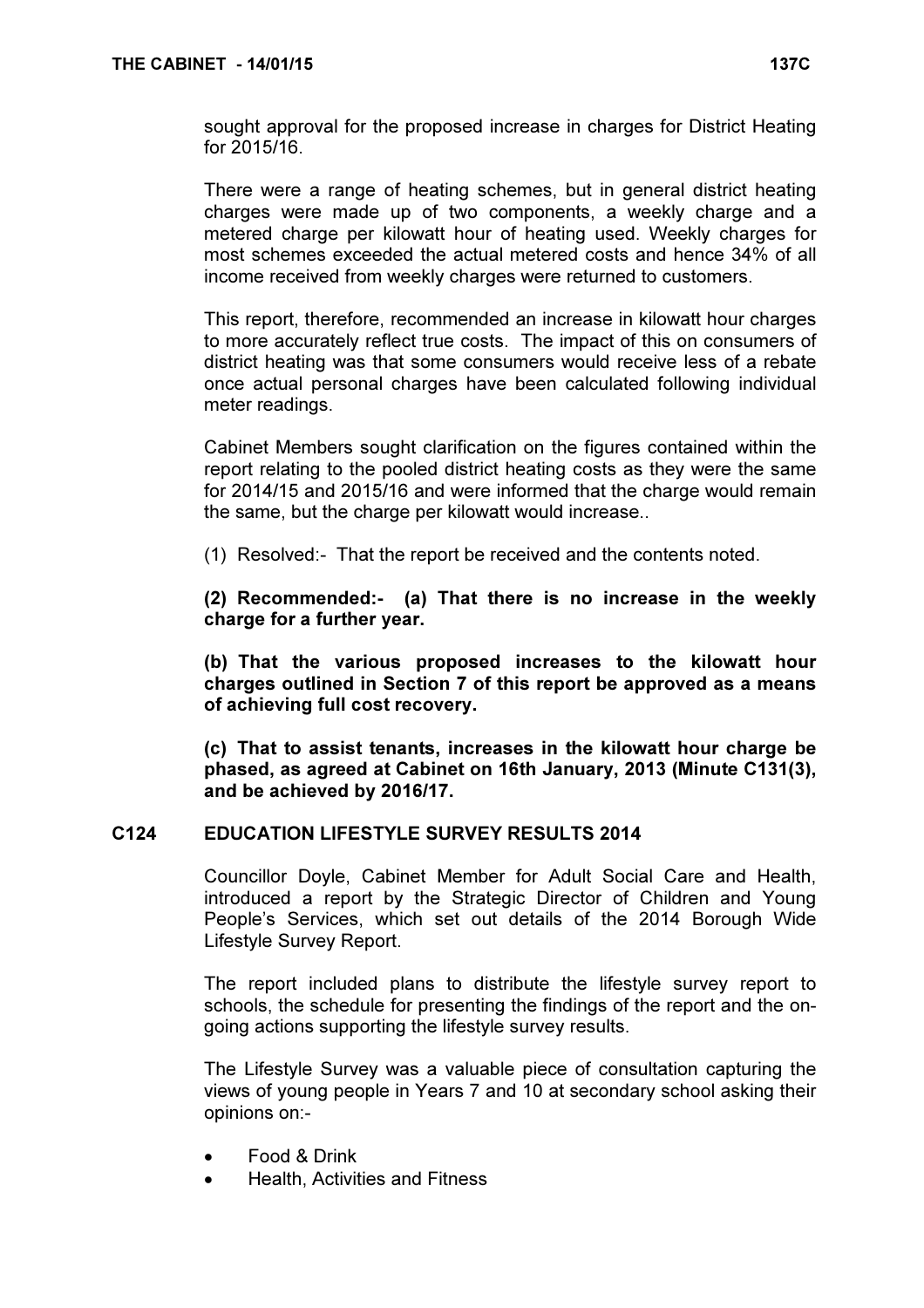- Being In School
- Out of School
- Young Carers
- Bullying & Safety
- Smoking, Drinking & Alcohol
- Sexual Health
- Local Neighbourhood

Further information was highlighted in specific areas where the outcomes had improved such as smoking cessation, participation numbers in the survey, young people having breakfast, tackling bullying, favourite snack amongst young people, sexual health and also the correlation with alcohol and teenage pregnancy.

Each year the results were shared with key stakeholders to ensure that activities were built into team plans to address any issues to make changes to improve the lives of young people and comparisons were made each year to see if the changes made were making a difference.

Secondary schools would receive a copy of the borough wide report and their individual school report, so they could see what pupils at their own school were saying and compare this against the borough wide average.

The Healthy Schools Service would also receive a copy of the individual school reports, so they could identify which school needed support in specific areas.

Cabinet Members welcomed the increased participation in the survey by young people and asked a number of questions relating to the reason for one secondary school's reluctance to participate, development of the action plan particularly around the newly added questions about safety in and around the town centre, sexual behaviour and the correlation with alcohol and contraception, which had been raised at the Health and Wellbeing Board.

The Strategic Director of Children and Young People's Services explained the reasons for the secondary school's withdrawal and the development of the survey which included a constellation of issues linked to teenage pregnancy, the raising of aspirations for young people, their motivation and their reasons for engaging in risky behaviour.

The Cabinet Member for Business Growth and Regeneration took account of the marked increase of young people's visits to the town centre since 2013, which was indicative of the increased shopping and leisure activities now available.

However, the raising of young people's aspirations was a valid point and the ambitions and abilities needed to be harnessed in Years 11 and 12.

Whilst it was noted that 40% of young people had visited the town centre,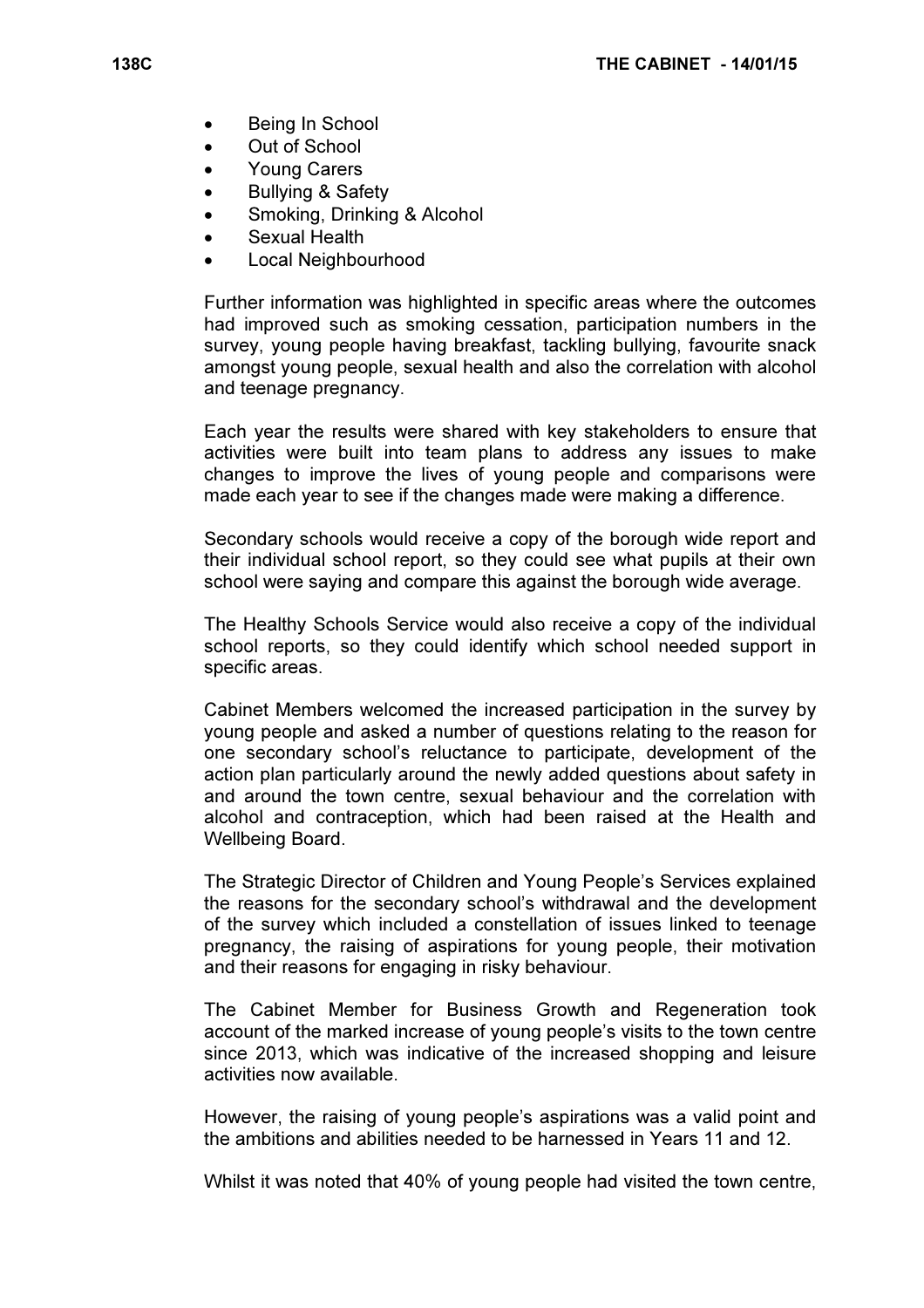there were still 60% who had not and more work was required on improving safety in the town centre. This would be picked up with the Transport Authority around the transport interchange management.

The Senior Scrutiny and Member Development Officer gave a brief update on the work on the town centre undertaken by the Youth Cabinet which formed of Children's Commissioner Day. A progress report was to be submitted shortly to the Improving Places Select Commission and which would feed into the work of the Overview and Scrutiny Management Board during February, 2015.

Resolved:- (1) That the contents of the Education Lifestyle Survey Report 2014 be noted.

(2) That the action plan which be used to ensure that issues were actioned following completion of the survey.

# C125 SCRUTINY REVIEW ON SUPPORTING THE LOCAL ECONOMY

 Councillor Beck, Cabinet Member for Business Growth and Regeneration introduced the report by the Strategic Director of Environment and Development Services which provided the response to the thirteen recommendations of the Scrutiny Review into Supporting the Local Economy.

The review was conducted by a group from the Improving Places Select Commission, chaired by Councillor Wallis.

The objectives of the review were:-

- To analyse the impact of changes to local government finance  $$ particularly business rates.
- To analyse how the Council can create the right conditions for growth in the private sector.
- To influence the development of the Growth Plan for Rotherham, which in turn feeds into the City Region Strategic Economic Plan (SEP).
- To develop a whole Council approach to increase business rates in Rotherham.

The scope of the review was kept narrow as it was anticipated that the review could expand to cover a wide range of issues thus diluting the impact of its recommendations and extending the time it would take to complete. Members, therefore, agreed to focus on the following lines of enquiry during the review:

- What is the impact of an increase/decrease in business rates on the Council finances?
- What is the impact of this on the local economy?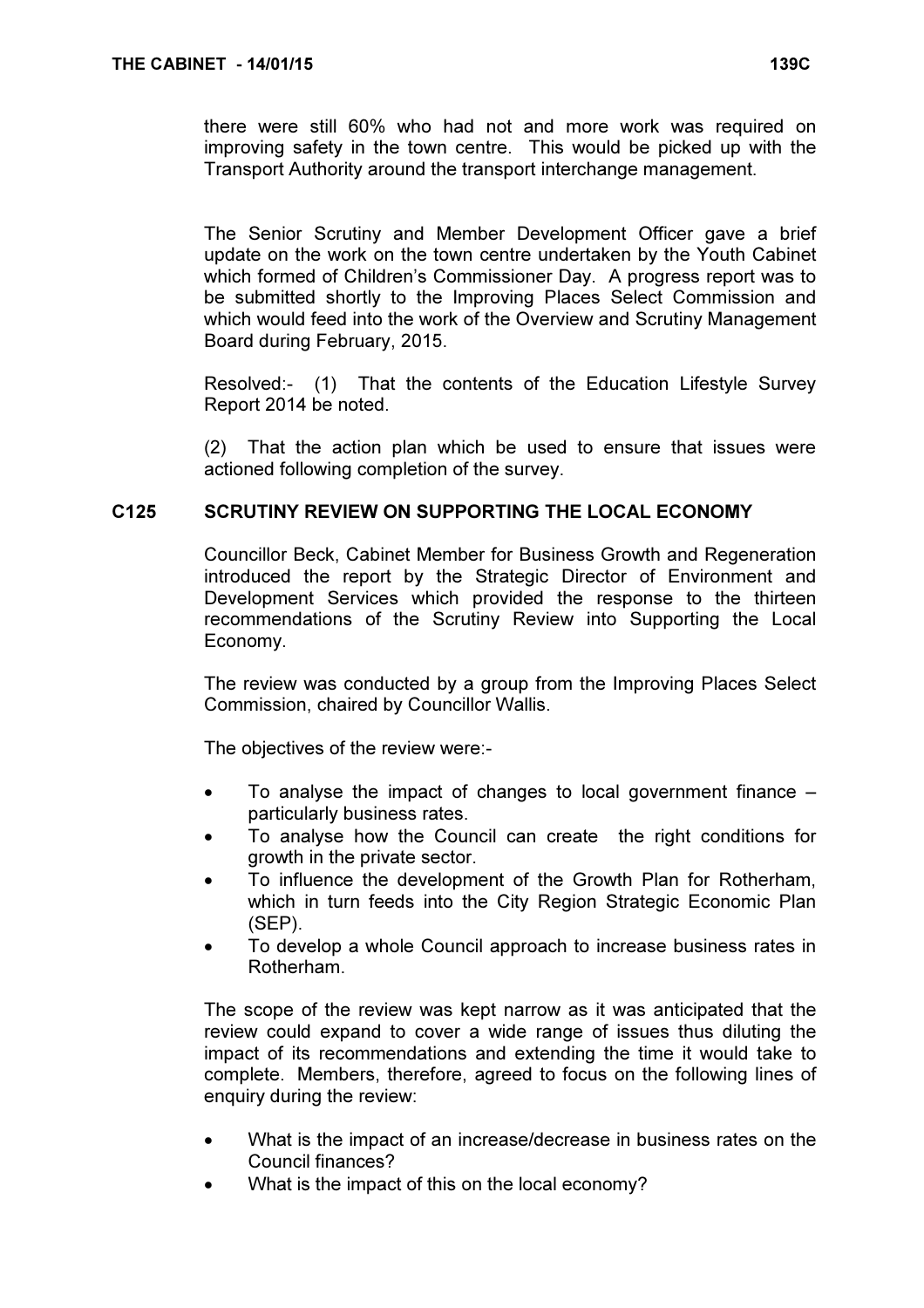- How can the Council support economic development and what should be in the growth plan? What different models can be adopted?
- How are supply chains supported?
- What incentives can be offered to local businesses?
- How do we evaluate success? How have others achieved it?
- Impact of funding.
- What are Rotherham's growth areas?
- What specifically is the approach to Tourism?
- How can the following services be used to generate business investment?
	- o Asset Management
	- o Transport
	- o Planning
	- o Housing
- How do we impact on the most deprived areas of Rotherham?

The group interviewed a wide range of witnesses during the course of their work, including Council Officers, the Chamber of Commerce and from the private sector.

The Group produced thirteen recommendations, covering a range of issues relating to the Rotherham economy.

Officers have reviewed these recommendations and their responses were set out on the attachment to the report.

Officers agreed, in whole or part, with all the recommendations and in a number of cases they have already been implemented. However, some of them would require further consideration and require either policy considerations and/or financial considerations. It was proposed to defer these and bring them back to Cabinet when further work had been carried out.

Cabinet Members welcomed this good news story and suggested several administrative improvements to the action plan.

The Deputy Leader referred to Recommendation No. 12 and the need to raise awareness within the Council and suggested this also include the changes to business rates and the generation of income for the Council. As part of the budget consultation process the reliance on business rates as a future income was highlighted and this should be considered and articulated alongside the action plan to ensure this was not lost.

The Cabinet Member for Business Growth and Regeneration welcomed any input to the action plan to add value and would ensure that investment creation, income generation and reliance on business rates would be included.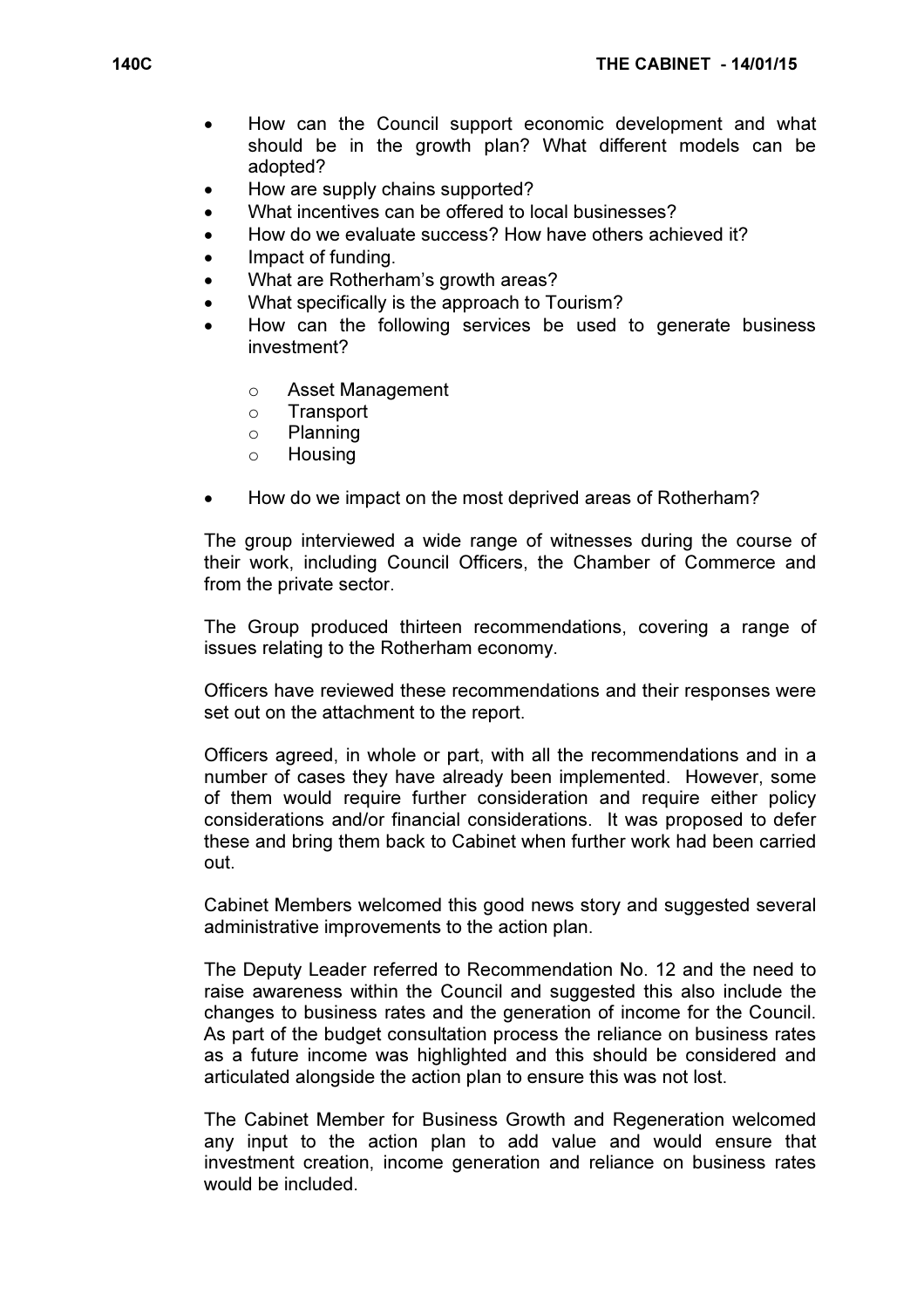Resolved:- (1) That the response to the Supporting the Local Economy Scrutiny Review recommendations be approved.

(2) That everyone involved in this review be thanked for their input.

(3) That the response to the Scrutiny Review be submitted to the next available meeting of the Overview and Scrutiny Management Board.

## C126 SCRUTINY REVIEW - URINARY INCONTINENCE

 Councillor Doyle, Cabinet Member for Adult Social Care and Health, introduced the report and the response by Public Health following the completion of a scrutiny review of urinary incontinence services in May – June 2014.

This review identified a series of recommendations which cut across the Council's Directorates.

There were three main aims of the review which were:-

- To ascertain the prevalence of urinary incontinence in the borough and the impact it has on people's independence and quality of life.
- To establish an overview of current continence services and costs, and plans for future service development.
- To identify any areas for improvement in promoting preventive measures and encouraging people to have healthy lifestyles.

The review focused primarily on prevention rather than the costs of current service provision, but recognised that preventative work contributed towards achieving savings for services, for example by reducing admissions to hospital or residential care. Centralisation of continence prescribing had improved outcomes for service users and future service development with greater emphasis on prevention should also produce both further savings and better outcomes. Awareness raising of the importance of good bladder and bowel health and being physically active, plus doing pelvic floor exercises as a preventive measure, could lead to fewer people having their quality of life diminished through urinary incontinence and result in lower future demand for services.

The review conducted was a spotlight review and formulated six recommendations as follows:-

1 RMBC Streetpride and partner agencies such as SYPTE should ensure all public toilets in the borough are clean and well equipped to meet the needs of people who have urinary incontinence, including suitable bins for the disposal of equipment and disposable products.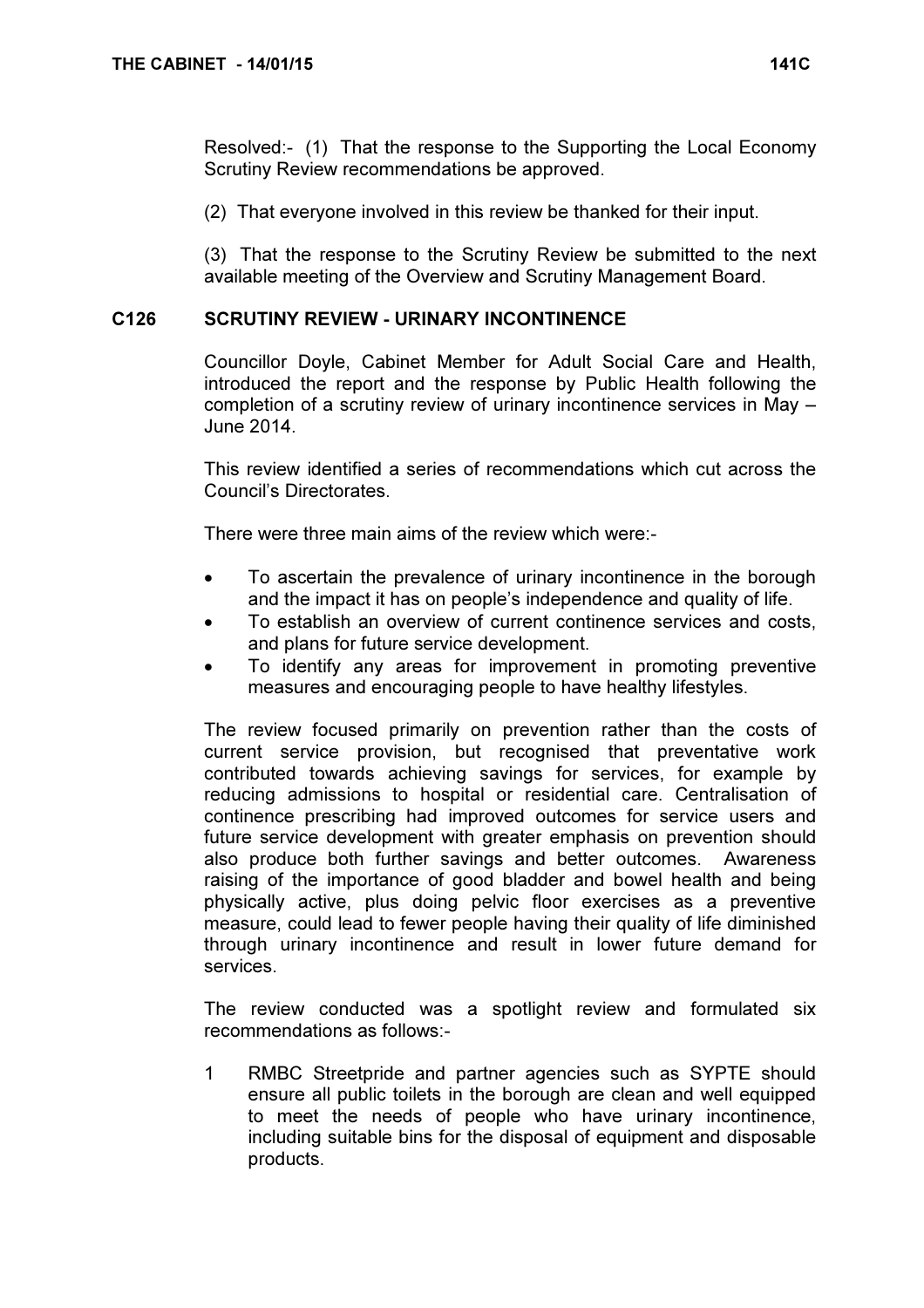Response - SYPTE have confirmed that the toilet facilities provided by SYPTE at its Interchanges meet the requirements recommended in Urinary Incontinence Scrutiny review. All SYPTEs toilet facilities are appropriately maintained, regularly cleaned and re provisioned with consumable products throughout the day including weekends to ensure a pleasant customer experience.

 Response – RMBC Facilities Management have confirmed that toilet facilities in Rotherham have suitable waste disposal systems are cleaned regularly to meet the needs of people with urinary incontinence.

2 RMBC Sport and Leisure team should establish greater links with the Community Continence Service in order to support people to participate in appropriate sport and physical activity.

 Response – Active Rotherham agree to work more closely with the Community Continence Service and take further guidance on how to improve the pathways to physical activity from the service. Suggestions include literature for patients and information on suitable exercises for pelvic floor to be added the new Get Active Rotherham website which is currently under development.

3 RMBC Sport and Leisure team should liaise with other sport and leisure activity providers to consider building more pelvic floor exercises into the Active Always programme and wider leisure classes

 Response – Active Rotherham will include pelvic floor exercises into their existing "active always" provision. Public Health will also raise the importance of pelvic floor exercises at the next Rotherham Active Partnership meeting and long term conditions subgroup which covers most activity providers across the Borough. If there are any training requirements identified, these will be considered and delivered to the Rotherham Active Partnership members to ensure the exercises are embedded in all services.

4 There should be greater publicity by partner agencies, coordinated through the Health and Wellbeing Board, to reduce stigma associated with incontinence and to raise public and provider awareness of:

a) the importance of maintaining good bladder and bowel health and habits at all life stages (through media such as screens in leisure centres and GP surgeries, further website development, VAR ebulletin and a campaign during World Continence Week from 22-28 June 2015)

b) healthy lifestyle choices having a positive impact on general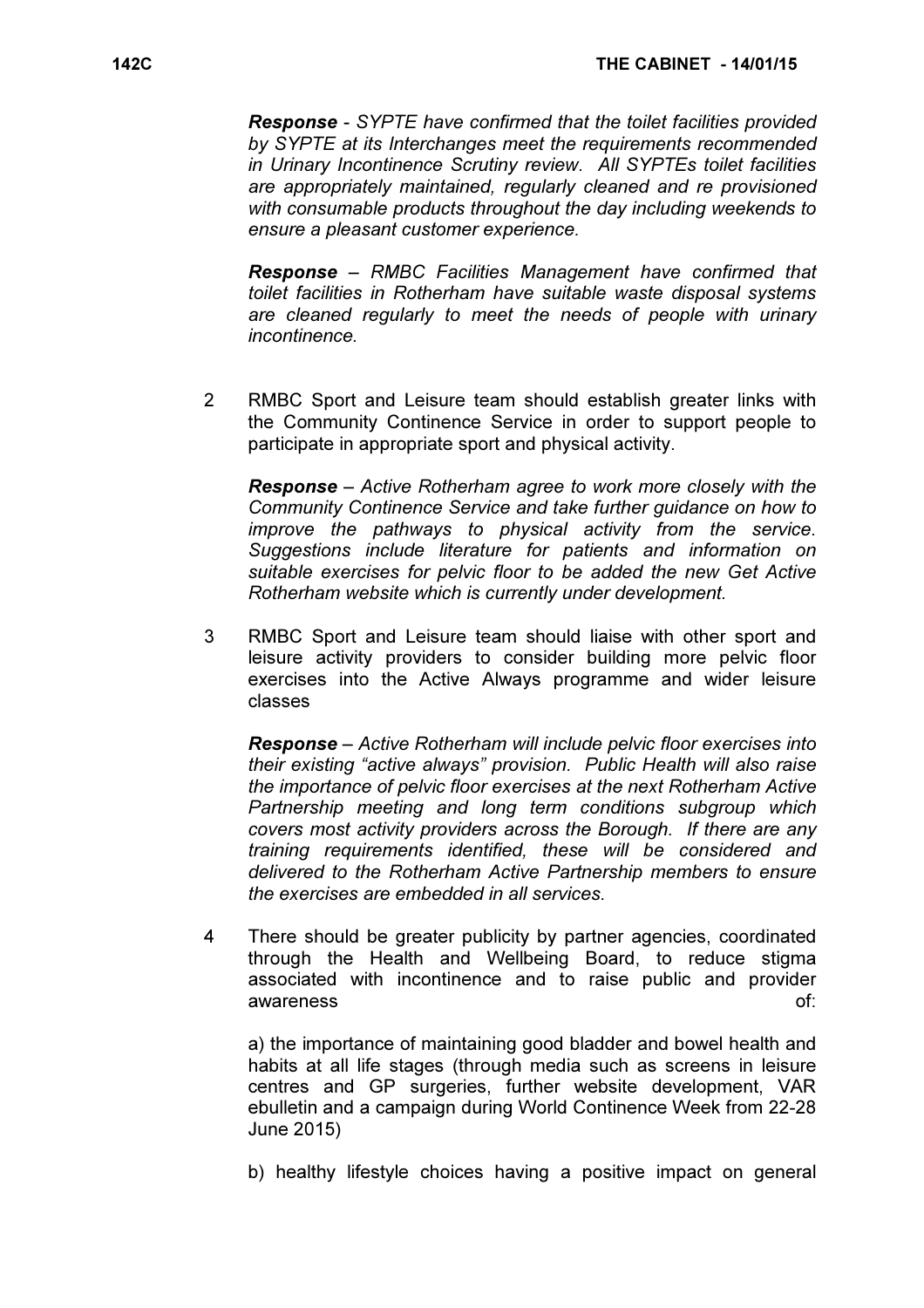health but also helping to prevent incontinence, such as diet, fluid intake and being active

c) the positive benefits of pelvic floor exercises as a preventive measure for urinary incontinence, including the use of phone apps for support

 d) the need to include the impact of incontinence due to medication, such as diuretics, within a patient's care

 Responses – SYPTE offered the opportunity to use Rotherham Interchange to promote health issues in either road show or poster display format.

 Public Health offer the opportunity for key messages to be included on our Public Health TV screens as well as encouraging Pharmacies to consider prioritising incontinence as one of their Public Health Campaigns for 2015.

 Information will also be included on the Get Active Rotherham website to raise awareness and confidence of patients with urinary incontinence.

 It is recognised that the wide distribution of this review should also result in an increase in awareness of the needs of those experiencing urinary incontinence.

5 RMBC Neighbourhoods and Adult Services should work with care homes to encourage more staff to participate in the training offered by the Community Continence Service and to increase staff understanding of the impact of mobility, diet and fluid intake on continence.

 Response – Neighbourhood and Adult services have previously offered incontinence training to care home staff but this was not taken up and as a consequence the training was cancelled. It is unclear if there was a need for training or if this is already being met by the Community Continence service support to Care Homes. Further information is being sought and NAS Learning and Development Team are happy to provide further training if necessary.

6 That the Health Select Commission receives a report from Rotherham Clinical Commissioning Group in 2015 on the outcomes of the project considering future service development of the Community Continence Service.

Response – The CCG have been forwarded the Health Select Commission report and will be invited directly to attend the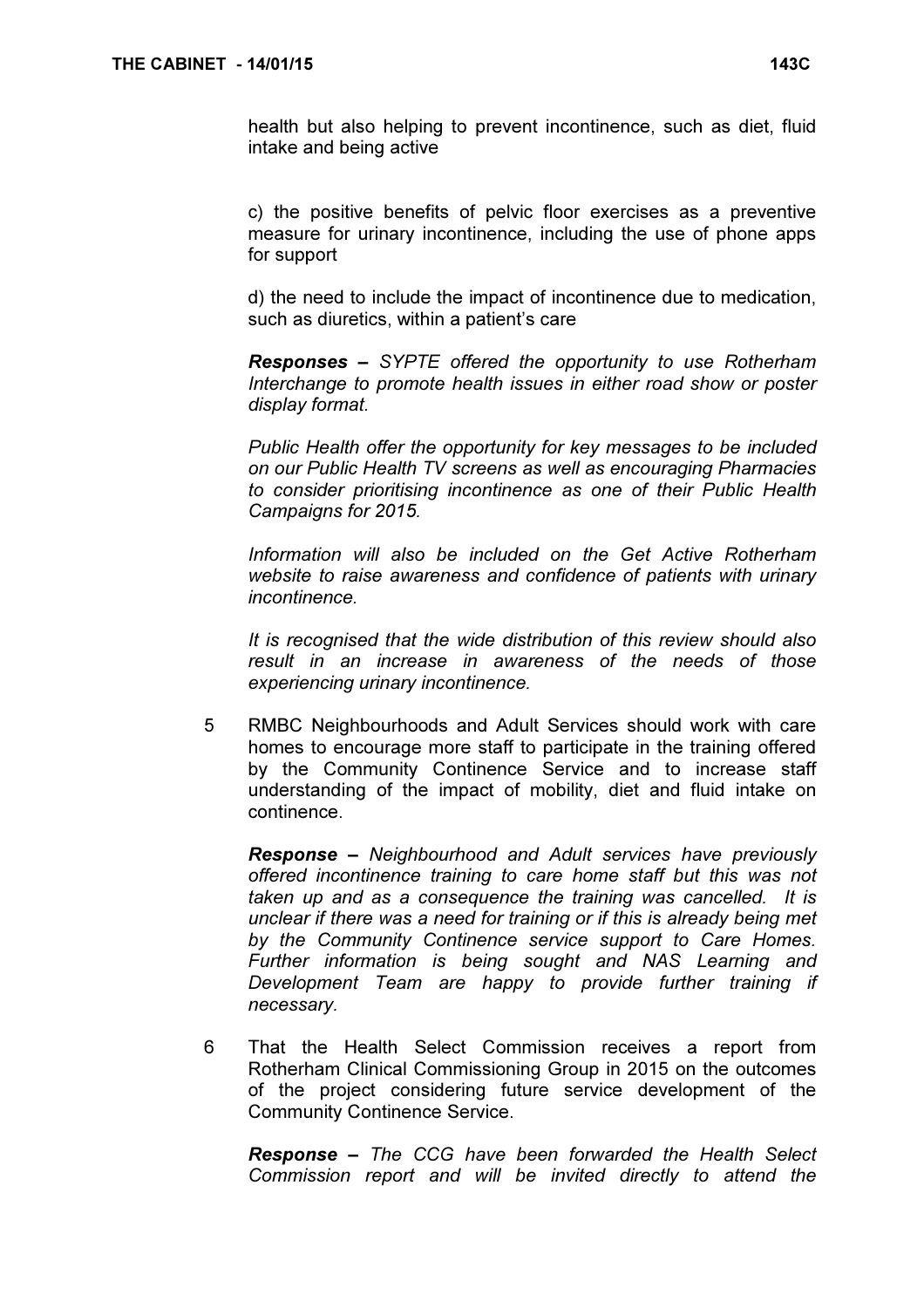Commission and report back their findings.

Resolved:- (1) That the response to the Urinary Incontinence Scrutiny Review recommendations be approved.

(2) That the proposed next steps be approved.

(3) That everyone involved in this review be thanked for their input.

(4) That the response to the Scrutiny Review be submitted to the next available meeting of the Overview and Scrutiny Management Board.

## C127 EXCLUSION OF THE PRESS AND PUBLIC

 Resolved:- That, under Section 100A(4) of the Local Government Act 1972, the press and public be excluded from the meeting for the following items of business on the grounds that it involves the likely disclosure of exempt information as defined in Paragraph 1 of Part 1 of Schedule 12A to the Local Government Act 1972 (as amended March 2006) (information relates to labour relations matters).

## C128 ROTHERHAM HEALTHY WEIGHT FRAMEWORK: COMPETITIVE TENDER OUTCOME

 Councillor Doyle, Cabinet Member for Adult Social Care and Health, introduced a report by the Head of Health Improvement, which sought approval for the award of tenders for the supply of weight management services across six lots procured by Rotherham MBC.

The contracts would be awarded for a three year period with the option to extend by a further two periods of one year. Annual spend across all six lots was £844K.

The information regarding each lot was set out in detail as part of the report.

Cabinet Members noted the commissioning of services across the obesity spectrum, including those for children, which were linked to the Education Lifestyle Survey.

Resolved:- That the tenders for each lot as outlined below be approved:-

- Lot 1: Children Tier 2 to be awarded to Places for People Leisure (value £170K).
- Lot 2: Children Tier 3 to be awarded to MoreLife (£128K).
- Lot 3: Children Tier 4 to be awarded to MoreLife (£76K).
- Lot 4: Adult Tier 2 to be awarded to Places for People Leisure (£120K).
- Lot 5: Adult Tier 3 to be awarded to Clifton Lane Medical Centre (Rotherham Institute for Obesity) (£300K).
- Lot 6: Single Point of Access to be awarded to Places for People Leisure (£50K, of which 50% will be retained by the commissioner to purchase